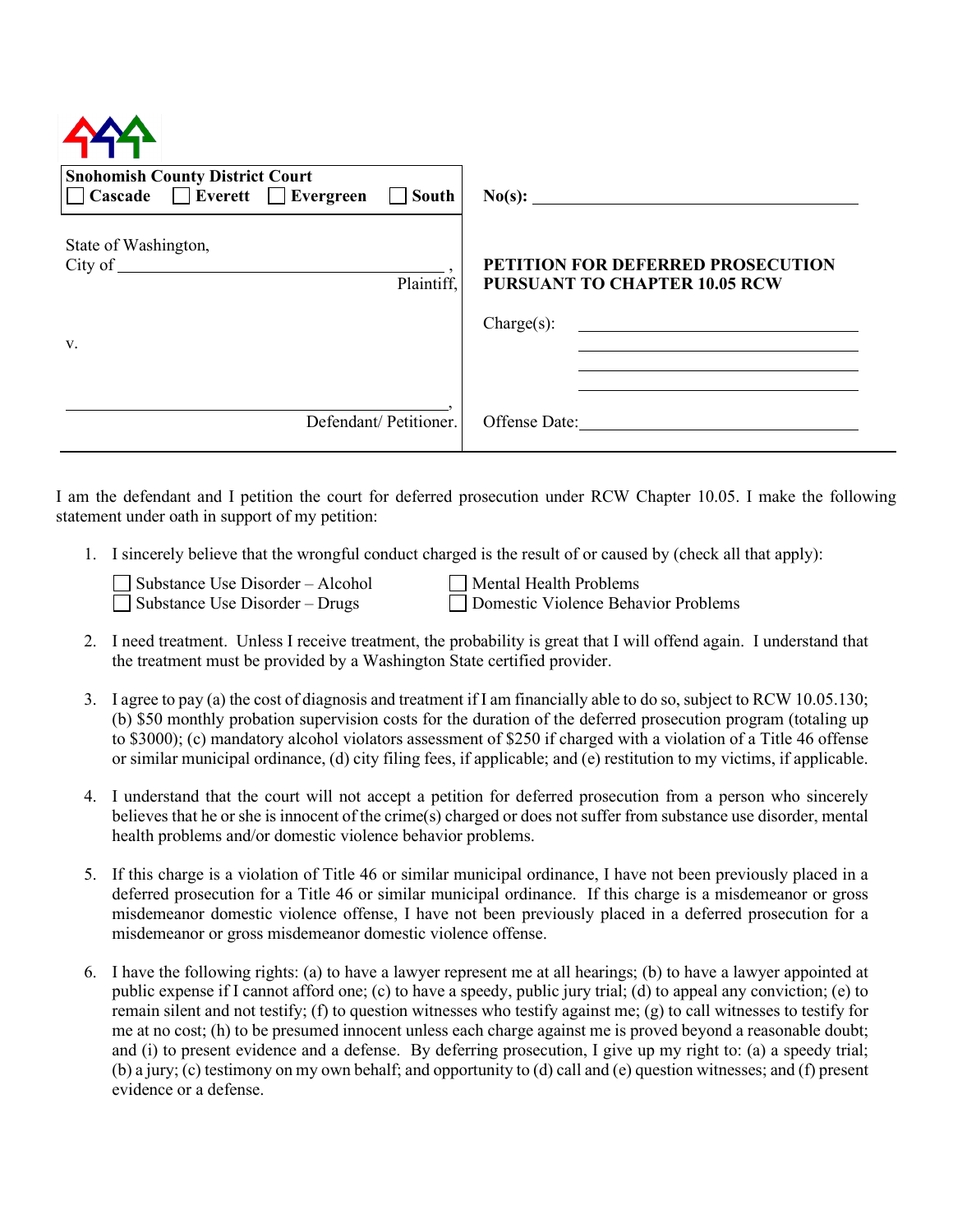- 7. I agree that the facts as reported in the attached police reports are admissible evidence and are sufficient to support a conviction for each crime charged. I acknowledge that the attached police reports will be used in a stipulated bench trial to support a finding of guilty if the deferred prosecution is revoked. If the deferred prosecution is revoked and I am found guilty, I may be sentenced up to the maximum penalty allowed by law.
- 8. If I proceed to trial and I am found guilty, I may be allowed to seek suspension of some or all fines and incarceration if I seek treatment. I understand that I may seek treatment from a public or private agency at any time, whether or not I have been found guilty or placed on deferred prosecution.
- 9. For some crimes, a deferred prosecution will enhance mandatory penalties for subsequent offenses committed within a seven-year period. I understand that a deferred prosecution will be a prior offense under RCW 46.61.5055 (driving under the influence, physical control of a vehicle under the influence, negligent driving if originally charged as driving under the influence or physical control of a vehicle under the influence, vehicular homicide, or vehicular assault).
- 10. If the court grants my petition for a driving offense under Title 46 RCW, the court will send notice to the Department of Licensing and my driver's license will be on probationary status for five years from the date of offense, I will be disqualified from driving a commercial motor vehicle for the period specified in RCW 46.25.090 and, if I drive a commercial motor vehicle holding a license issued by Washington State, I will be required to notify the Department of Licensing and my employer of this deferred prosecution within 30 days of the judge granting this petition. RCW 46.25.030(b). If the court grants this petition, I may not operate a motor vehicle on the public highways without a valid operator's license and proof of liability insurance pursuant to RCW 46.29.490. If my wrongful conduct is the result of or caused by alcohol dependency, I shall also be required to install an ignition interlock device under RCW 46.20.720(1)(c). The required periods of use of the interlock shall be not less than the periods provided for in RCW 46.20.720(3)(c). To help ensure continued sobriety and reduce the likelihood of re-offense, the court may order reasonable conditions during the period of the deferred prosecution including, but not limited to, attendance at self-help recovery support groups for alcoholism or drugs, complete abstinence from alcohol and all nonprescribed mind-altering drugs, periodic urinalysis or breath analysis, and maintaining law-abiding behavior. Alcoholism programs shall require a minimum of two self-help recovery groups per week for the duration of the treatment program. I will also be required to attend the DUI Victim Panel. The court may revoke the deferred prosecution program if I violate this paragraph.
- 11. If the court defers prosecution on a case involving a domestic violence behavior problem, I will be ordered not to possess firearms, ordered to surrender firearms under RCW 9.41.800, and ordered to file proof of compliance with any active order to surrender weapons issued in this program or related civil protection orders or no contact orders. I will also be required to attend the Domestic Violence Victim Panel.
- 12. If the court grants this petition, during the period of deferred prosecution I will be required to contact my probation officer to request permission to travel or transfer to another state if my wrongful conduct involves: (i) an offense in which a person has incurred direct or threatened physical or psychological harm; (ii) an offense that involves the use or possession of a firearm; (iii) a second or subsequent misdemeanor offense of driving while impaired by drugs or alcohol; (iv) a sexual offense that requires me to register as a sex offender in Washington state. I understand that I will be required to pay an application fee with my travel or transfer request.